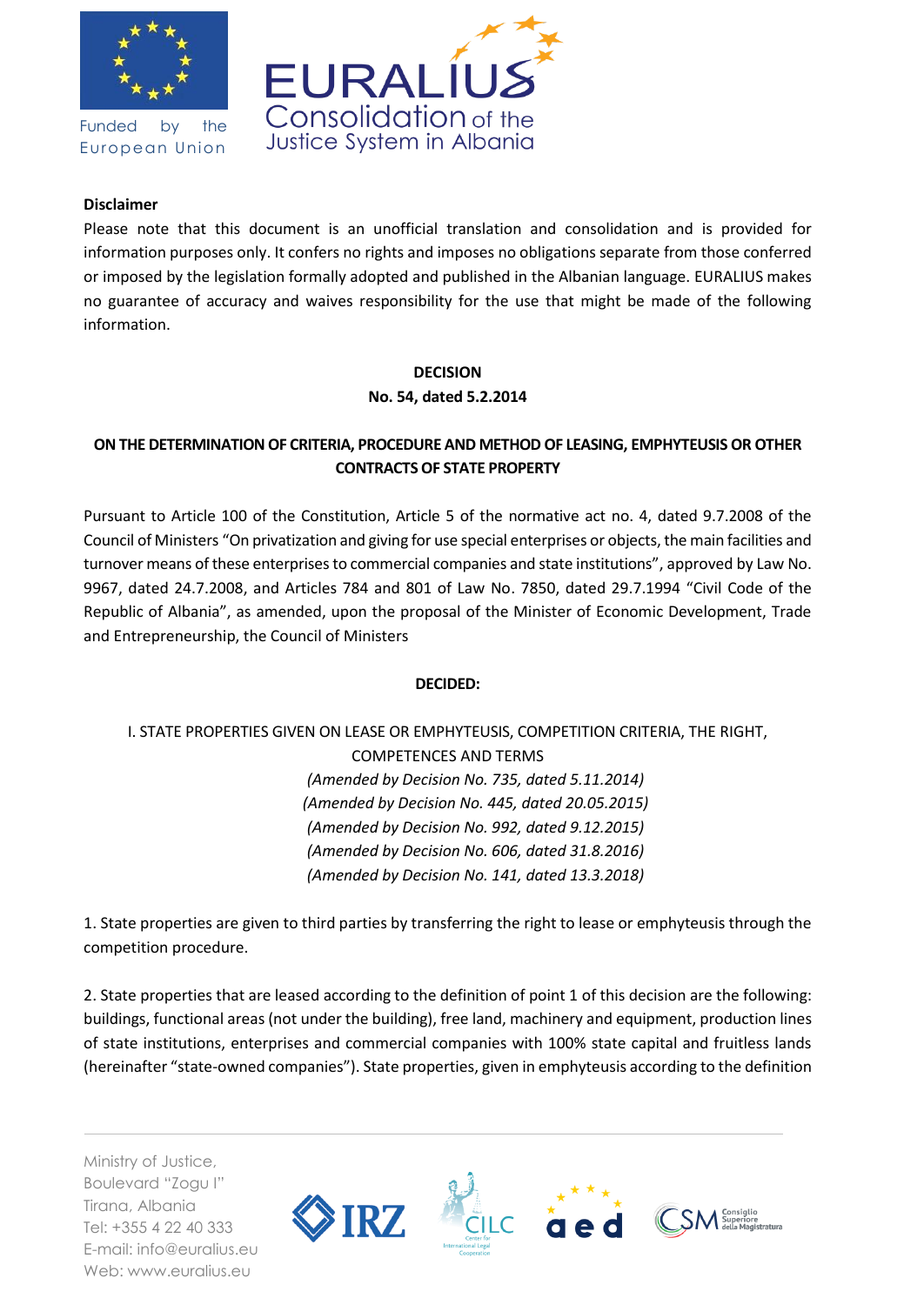

of point 1 of this decision, are only immovable properties of state institutions, enterprises and state companies.

3. The competition criteria for the lease of state property are as follows hereunder:

- investment level;
- employment level;
- monthly rental offer.

Central and local institutions may also impose other additional criteria.

- 4. The competition criteria for giving in emphyteusis of state property are the following hereunder:
	- investment level in immovable property for property improvement, which should be over 200 percent of the value of the property announced for competition;
	- purpose and level of the entire investment in the property given in emphyteusis;
	- employment level;
	- monthly liability offer.

Central and local institutions may also impose other additional criteria.

- 5. The following are excluded from the competition:
	- a) Leasing of up to 200 m2 of land, which is given for a term of up to 1 year;
	- b) separate machinery and equipment, which are given for a term of up to 1 year;
	- c) leasing of state properties to entities possessing a license to use natural mineral resources, fishing, waters and other similar activities, when these properties are given to the entity, to help develop the activity for which it is licensed;
	- ç) cases when mining agreements have been approved by law, the licensed entity has the right to conclude a contract for the use of the surface for the construction of the factories (this area is confirmed by the business plan submitted for obtaining a utilization permit), with the right of repetition until the end of the licensing period;
	- d) leasing state facilities to state institutions when they are used for further state needs and activities;
	- dh) leasing of state properties, state or private entities for the exercise of activities in the field of sport, culture, tourism and cultural heritage, for investments in state properties of over 100,000,000 (one hundred million) ALL;
	- e) addenda to the contract for the areas required by the tenant to add or improve the activity, for a surface not more than 50% of the total rented area and only in cases when the additional area extends to the boundary of the contract area within the same cadastral zone.
	- ë) extension of the term of the lease contract for the contracts concluded for a term less than the definitions in point 6 of this chapter, when the tenant entities have fulfilled the terms of the contract.
	- f) addenda to the contract or a new contract, in the cases when in the administration of companies, state-owned enterprises or state institutions have remained state land properties, with a surface area of not more than 1000 (one thousand) m2, which are unusable because they are fenced or bordered by the same owner or other owners and when this area is required to be rented by the same owner.

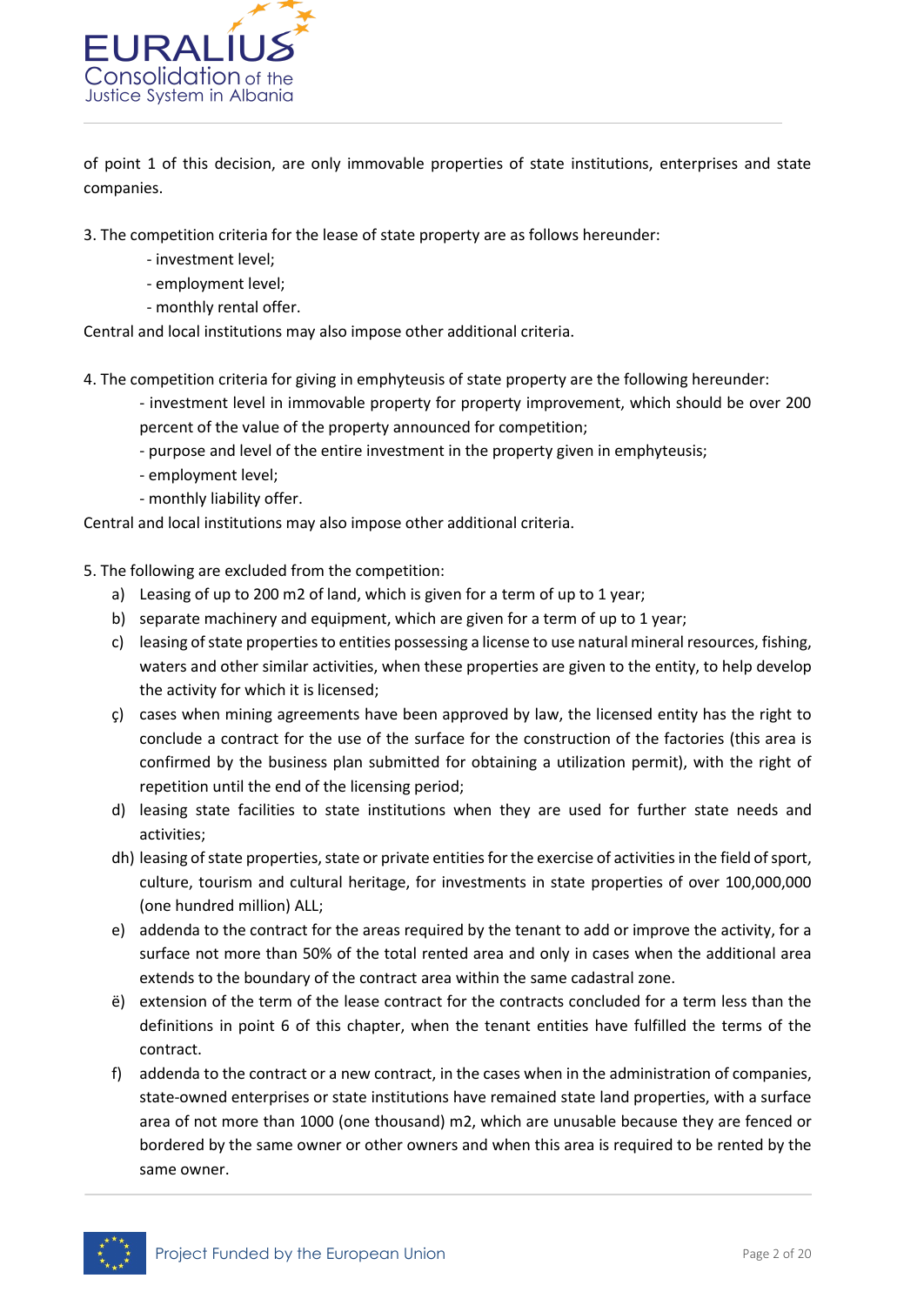

- g) leasing of state properties that are closely linked to the object of the public procurement contract against private entities that have been declared winners and have entered into a contract according to the provisions of Law No. 9643, dated 20.11.2006, "On Public Procurement", as amended.
- 6. The following are entitled to conclude a lease contract and to determine the lease terms:
	- a) the state institution, enterprise or state-owned company that leases for a term of up to one (1) year: i) facilities in administration, with a surface of up to 200 m2 (including the functional surface); ii) voluminous facilities, such as: tanks, silos, etc, with volume up to 300 m3, machinery, equipment, technological lines, detached, that are installed within these areas. Institutions, state-owned enterprises or companies cannot rent only "free land" with a surface of up to 200 m2.
	- b) the body exercising the right of the representative of the state property owner of the state institution, enterprise or state-owned company that leases up to 20 years:
		- i) area over 200 m2;
		- ii) technological lines or voluminous facilities, such as tanks and silos with a volume above 300 m3, which are installed within these areas.

The term of the contract for the areas of 200-500 m2 is up to 10 (ten) years, while for areas over 500 m2 is up to 20 (twenty) years.

c) the ministry responsible for the economy, for fruitless lands. The term of the contract for these properties for areas of 200-500 m2 is up to 10 (ten) years, while for areas over 500 m2 is up to 20 (twenty) years.

7. The ministry responsible for the economy or the body of local government exercising the right of the owner's representative on the property has the right to conclude an emphyteusis contract for state properties for a term of up to 20 (twenty) years.

8. Properties under the administration of the Government Service Directorate are leased from it, up to one year, without restriction on their surface, according to the fees set out in Annex B, attached to this decision.

9. Properties under the administration of the Port Authority Durrës are leased or given in emphyteusis by it, in accordance with Law No. 9130, dated 8.9.2003 "On the Port Authority", according to the procedures of this decision.

10. Cultural monuments are rented or given in emphyteusis by the Ministry of Culture in accordance with Law No. 9048, dated 7.4.2003 "On cultural heritage", as amended.

11. The right to conclude a lease contract with entities possessing a permit to use natural mineral resources, fishing, waters, and other similar activities is held by the central state institution covering the respective activity, as defined in the Administrative Procedure Code.

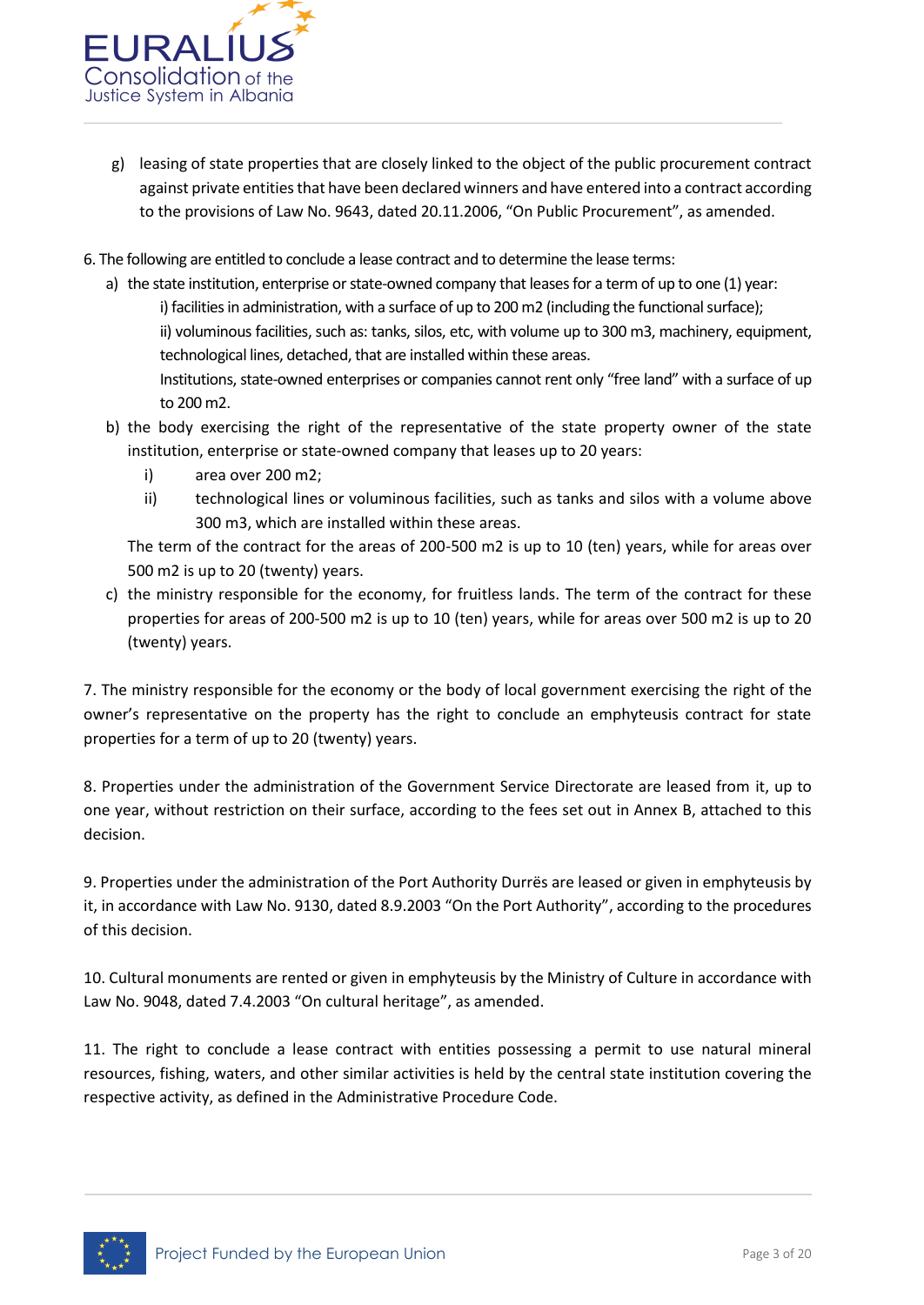

II. PROCEDURES FOR GIVING STATE PROPERTY ON LEASE OR IN EMPHYTEUSIS

*(Amended by Decision No. 735, dated 5.11.2014) (Amended by Decision No. 445, dated 20.05.2015) (Amended by Decision No. 606, dated 31.8.2016) (Amended by Decision No. 141, dated 13.3.2018)*

1. The state institution, state enterprise or company that has under administration the facility that will be leased or given in emphyteusis in all cases prepares the following documentation:

- a) the proposal for giving on lease or in emphyteusis of the building, which contains the proposal for the activity that may be exercised in this property and the term of the lease; Exceptionally this rule, the Ministry of Defense may not make a proposal for the activity to be exercised.
- b) the decision of the governing body of the state institution, state enterprise or company (Supervisory Board, Steering Council, Governing Board, etc.);
- c) the approval of the administrative authority;
- ç) The facility's genplan, in 6 (six) original copies, drafted by the licensed survey expert and confirmed by the head of the state institution, state enterprise or state company, where the area of the total plot, the area under the building and the functional area (not under the building) are clearly stipulated;
- d) the monthly minimum fee for the areas under the building, as defined in this decision and taking into account the physical condition of the building;
- dh) confirmation by the Immovable Property Registration Office<sup>1</sup> for the facility and land state property, and by the Property Restitution and Compensation Agency for the decisions it may have made for property recognition or restitution. In cases when the property leased or given in emphyteusis is under the administration of state-owned companies, it is not necessary to require confirmation from the Property Restitution and Compensation Agency.

2. In the cases of the proposal for giving the facility in emphyteusis, besides the aforementioned documentation, it should be also specified the accounting property value, according to the financial accounts at the end of the previous year, should be specified.

3. For the properties specified in letter "a" of point 6 of chapter I of this decision, the state institution or state company after the preparation of the documentation according to point 1 of this chapter, concludes the lease contract.

4. For the objects specified in letters "b" and "c" of point 6 of chapter I of this decision, after the preparation of the documentation, the head of the state institution, state enterprise or company that has in administration the property to be given to rent or emphyteusis, delivers it to the body exercising the right of the representative of the state property who, at the order of his executive, starts the procedures for renting or emphyteusis of state property.

 $1$  According to Decision No. 141, dated 13.3.2018, this denomination is substituted by the words "responsible institution for immovable property registration".



**.**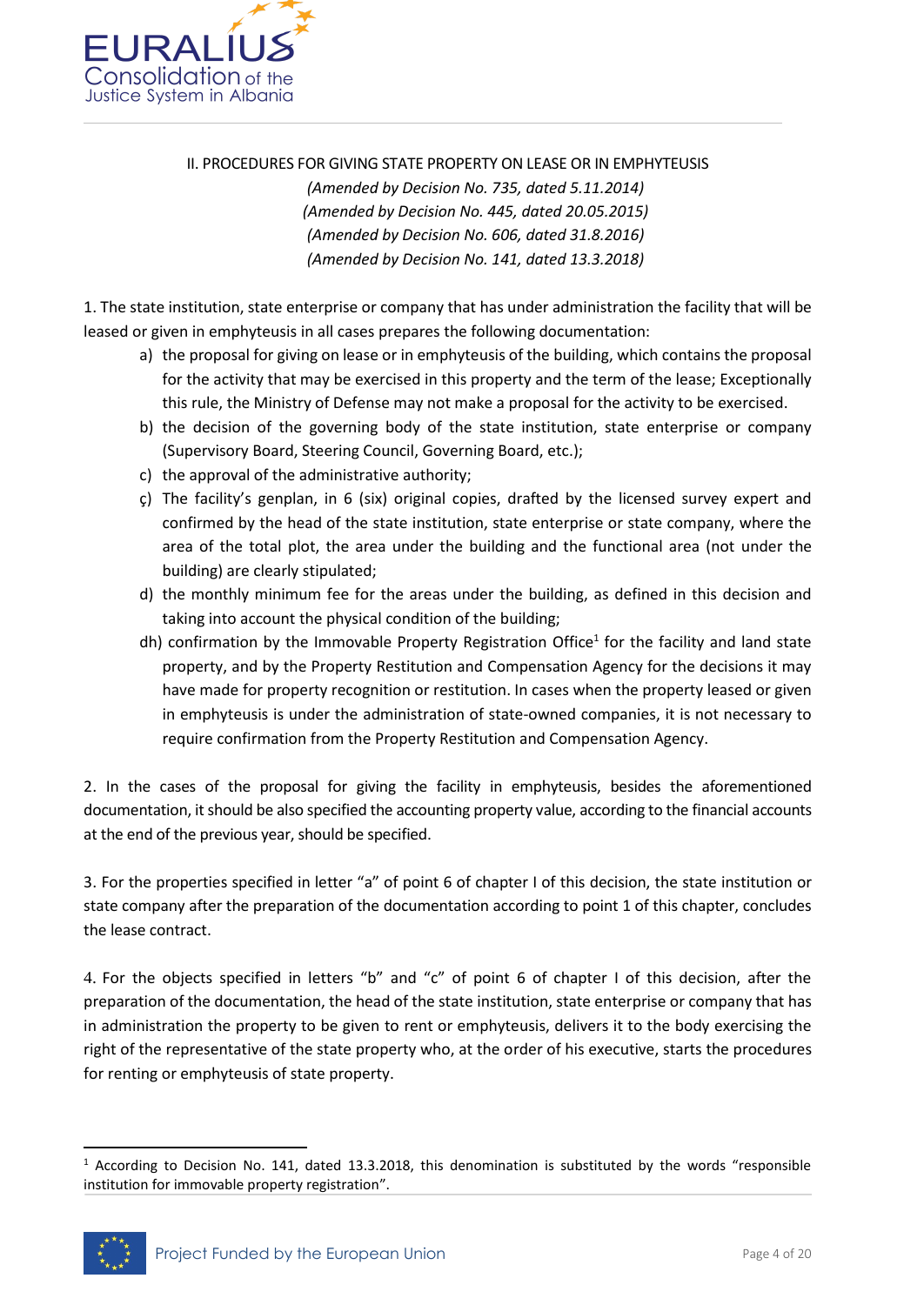

5. In the order of the head of the institution for lease or emphyteusis, by competition, of state property, the following are determined:

- a) data on state property leased or in emphyteusis: denomination, area, cadastral zone, purpose of use, minimal value of the monthly obligation calculated according to the fees of this decision and term;
- b) activity that may be exercised in the object;
- c) evaluation points for the elements of competition, according to points 3 or 4 of chapter I of this decision, which are determined, on a case by case basis, by the head of the institution;
- ç) place, date and time where the documents are submitted;
- d) composition of the bidding review commission, composed of three persons, one chairman and two members;
- dh) documentation submitted by competitors for competition.

6. The announcement for publication for the lease or emphyteusis of state property is announced 1 (one) time in the Bulletin of Public Announcements and the notice shall specify the data for the object, the categorization of the activity that will be exercised in the object, the term of the lease or emphyteusis, evaluation points for the competition elements, the documentation that will be submitted by the competitors, and the place, date and time of submission of the documentation. The date of the competition must be no earlier than 7 (seven) calendar days from the date of the last publication.

7. The rental documentation, submitted by the competitors, is handed over to the commission at the opening hour of the competition and contains:

- a) The request of the entity for lease of state property, including the offer for the amount of the monthly rent, purpose of taking into use of the state property, and the indicators of the competition, as provided in the business plan.
- b) A detailed business plan for the operation of the facility, which shall include the following information:
	- Identity of the requesting entity, history of the activity it performs;
	- Description of the investment project, works to be carried out, services to be provided, financial resources of the investment;
	- A detailed analysis of the timeframes that will be required to realize the investment project and the stages determined for its realization;
	- The employment level, to be realized according to the defined timeframes.

If an entity's request is for a term of over 5 (five) years, the business plan should be described in detail, with the data for the first five (five) years of activity and the forecast for the next period.

- c) Declarations in the form of self-declaration, as follows hereunder:
	- Declaration on NIPT/NUIS data of the requesting entity;
	- Declaration on the settlement of tax liabilities and social insurance;
	- Declaration about the administrator and the legal bidding entity, whether it is under criminal prosecution, and whether it has judicial proceedings related to the activity;

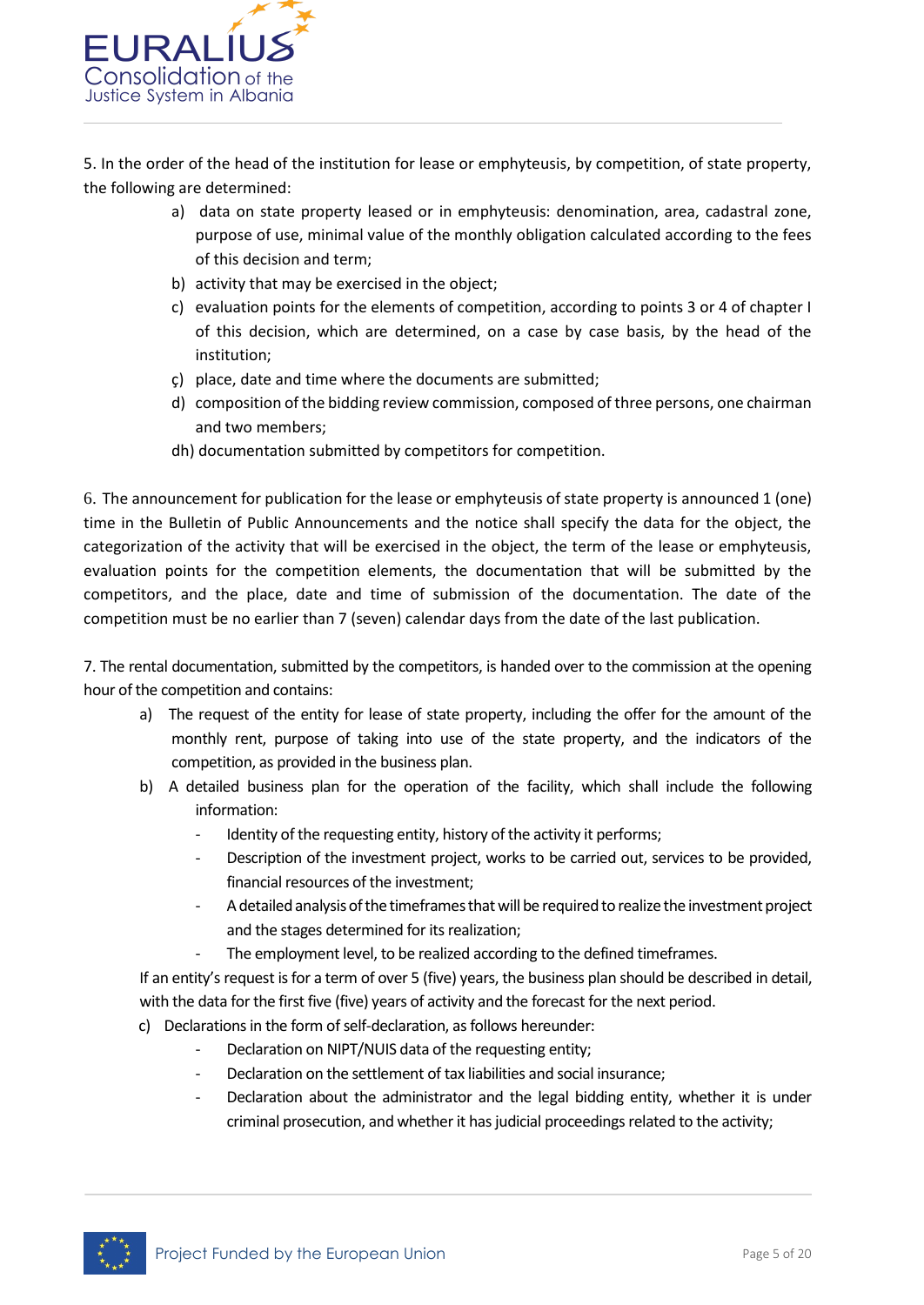

- In cases when the competition entity develops activities under lease or emphyteusis at facilities which are state property, declaration on the settlement of liabilities, on the contrary, to highlight that it does not exercise activity in state objects;
- A declaration that it holds legal responsibility for the authenticity of declarations in the documentation submitted to the competition. In case of false data, at any time, the commission disqualifies the bidding entity.

This documentation must be completed even when the object is rented without competition.

8. The documentation for taking in emphyteusis, submitted by the competitors, which should be a commercial company, is handed over to the commission and contains:

- a) The request of the entity for taking state property in emphyteusis, including the offer for the amount of the monthly rent, purpose of taking into use of the state property, and the main financial indicators, as provided in the business plan;
- b) A CV of the entity, including experience in the area of economic activity to be exercised in the property given in emphyteusis, followed by supporting documentation;
- c) A detailed business plan for property improvement;
- ç) Description of the investment projects, data on the level of investments anticipated in immovable property and entire facility, followed by projects, schemes and documentation tjetër paraprak, si dhe burimin e financimit të projektit;
- d) Declarations in the form of self-declaration, as follows hereunder:
	- Declaration on NIPT/NUIS data of the requesting entity;
		- Declaration on the settlement of tax liabilities and social insurance;
	- Declaration about the administrator and the legal bidding entity, whether it is under criminal prosecution, and whether it has judicial proceedings related to the activity;
	- In cases when the competition entity develops activities under lease or emphyteusis at facilities which are state property, declaration on the settlement of liabilities, on the contrary, to highlight that it does not exercise activity in state objects;
	- A declaration that it holds legal responsibility for the authenticity of declarations in the documentation submitted to the competition. In case of false data, at any time, the commission disqualifies the bidding entity.
- 9. The Commission for giving on lease or emphyteusis of state property carries out the following duties:
	- a) takes over the closed envelopes of participating competitors and opens them in their presence, reads and discloses the main data of the documents and competitive indicators, for each bid submitted. When the documentation submitted is not complete, the competitor shall not be qualified in its presence;
	- b) drafts the minutes on holding the competition, describing the participants, the disqualified competitors and the cause, the qualified competitors and the list of documents submitted by them;
	- c) Within 15 (fifteen) days, reviews the submitted bids, verifies the documentation submitted via the *e-Albania* electronic platform or through inter-institutional communication and interaction, as defined in the order of the executive, and evaluates with points each competition element, as defined in the order of the executive. The entity, which presents the highest proposed value, is given the maximum points of each competition element, while for the other entities, the points are calculated in a proportionate

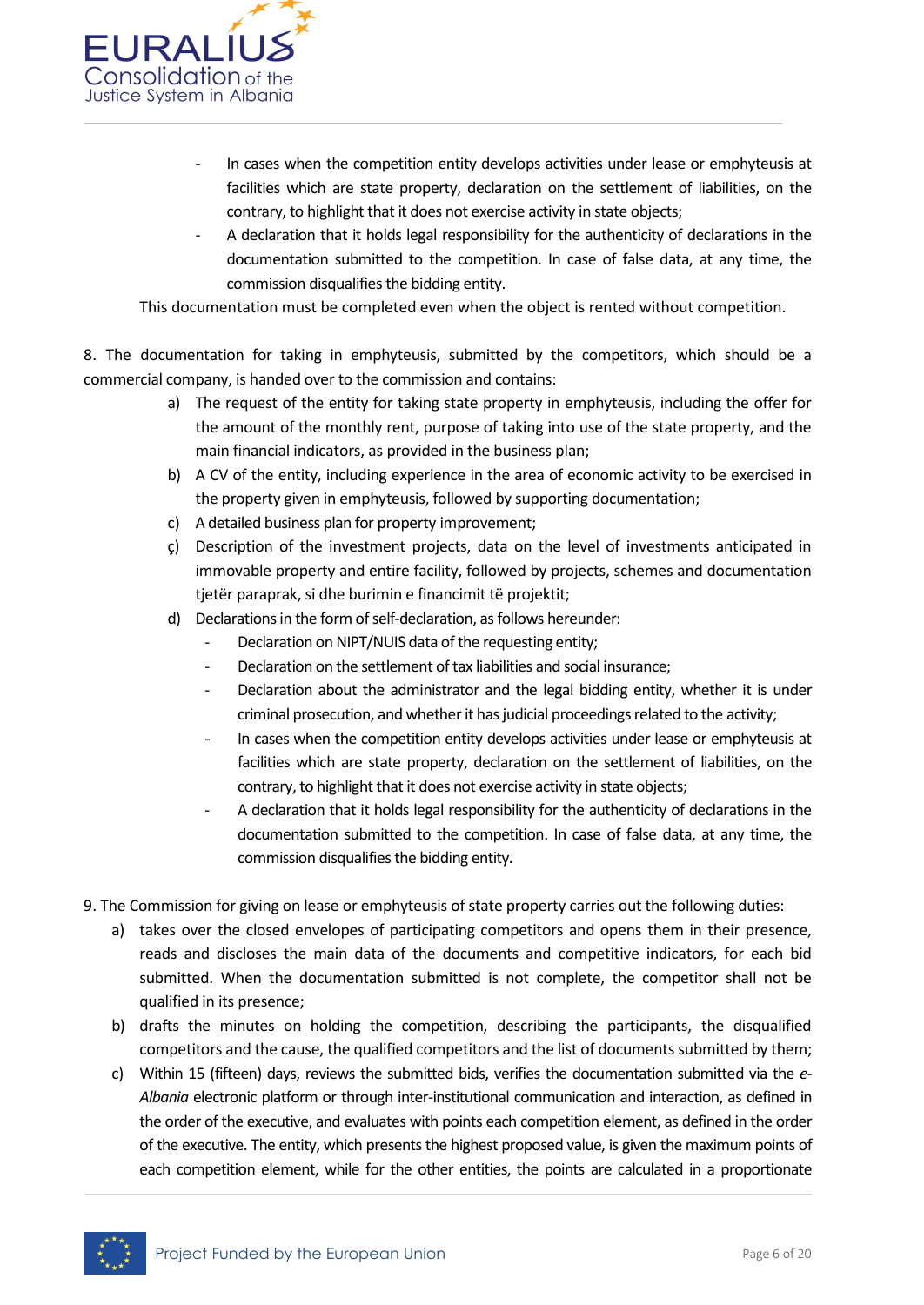

manner to the highest proposed value. In the end, the competitors are ranked on the basis of the amount of points obtained.

If the data result to be different from the data of the documentation submitted in the form of selfdeclaration in the competition, the entity is automatically disqualified, whereas the procedures continue with the entity classified in the second place.

The methodology for the evaluation of competition criteria is anticipated in the instructed to be issued in execution of Decision no. 54, dated 5.2.2014, of the Council of Ministers, "On the determination of criteria, procedure and method of leasing, emphyteusis or other contracts of state property", as amended.

ç) submits, within the deadline set out in letter "c" of this point, to the head of the state institution who has the right to conclude a lease or emphyteusis contract, information on the development of the competition, along with the minutes of the competition and the list of the competitors, ranked according to the points obtained.

10. The head of the institution, who has the right to conclude a lease or emphyteusis contract, decides on the winning entity in the competition. When more than one competitor participates in the competition, the announcement of the winner is placed in the notification section of the respective institution.

11. Competitive entities, within 5 (five) working days from the announcement of the winning entity, have the right to appeal to the head of the institution, who returns a written reply to the complainant within 10 (ten) working days.

12. After completing the aforementioned procedures, procedures for drafting and signing the lease or emphyteusis contract start.

13. When the winning entity is withdrawn, the contract award procedures continue with the entity classified in the second place.

14. Before signing the lease or emphyteusis contract, the lessee or emphyteusist is obliged to pay the contract security, which is equal to the value of three months of the lease or the emphyteusis payment. The guarantee is maintained until the end of the contract and is returned to the tenant or the emphyteusist at the end of the contract.

The return of the contract security is made after all contractual obligations have been settled. If the contract is solved by the tenant or the emphyteusist, for reasons that the lessor or the issuer cannot hold responsibility, the guarantee is held as a penalty.

15. In cases when state property is not registered under the administration of any state institution, state company or enterprise, the ministry responsible for the economy leases it according to the procedures set out in this decision. In these cases, the documentation specified in point 1 of this chapter is prepared by the branch of public companies in the relevant prefecture.

16. For state properties for which the privatization procedure has been completed and are not sold, but

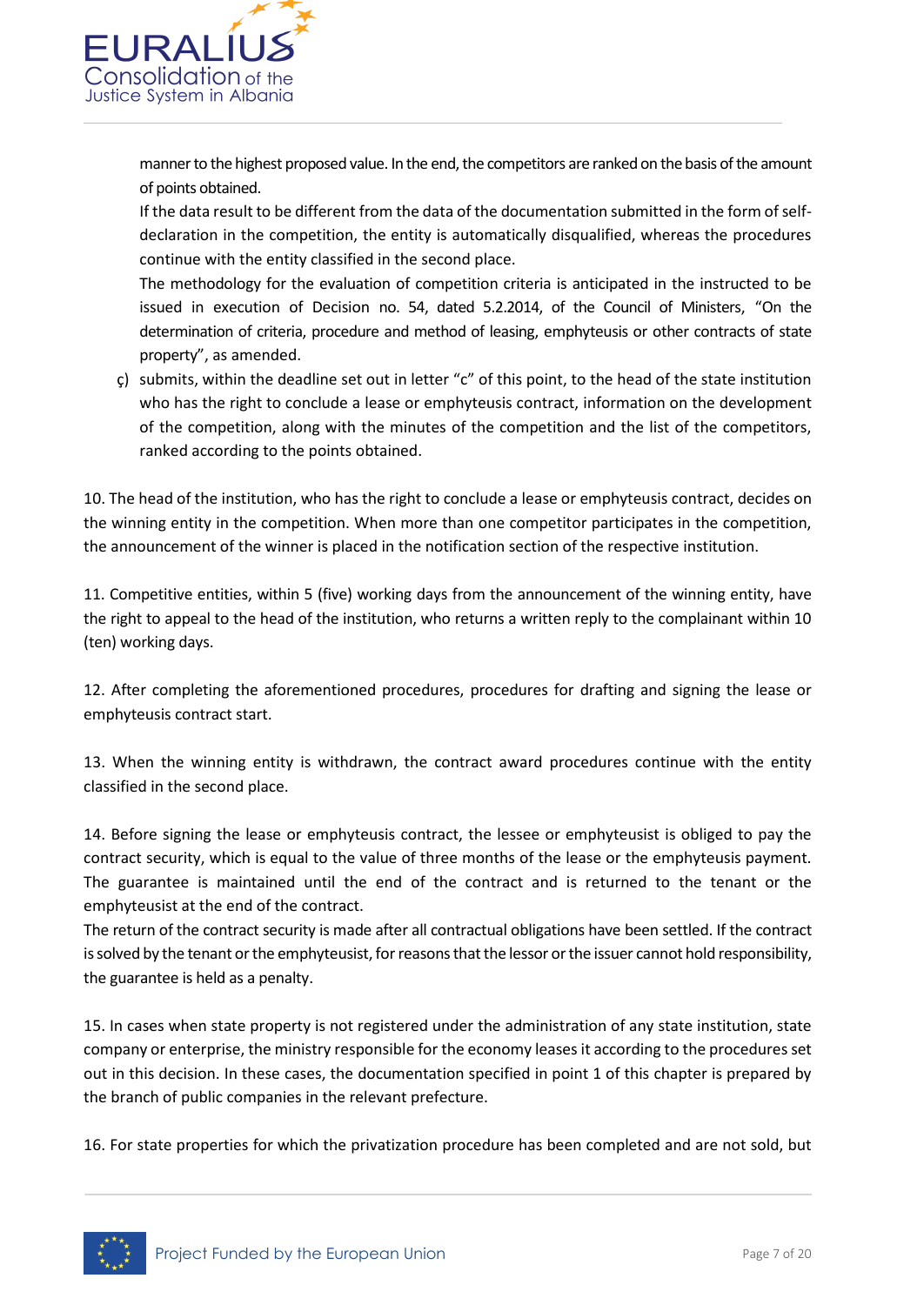

have been transferred to the Property Restitution and Compensation Agency<sup>2</sup> as a physical compensation fund for former owners when there is a demand for their development through the performance of investments , the ministry responsible for the economy carries out the procedures for transferring another property of equal or greater value to the physical compensation fund and asks this agency to return the documentation of the requested property and remove it from the list of the physical compensation fund. The removal from the list of the physical compensation fund is made with the same form of act that introduction into this fund has been made. In these cases, the ministry responsible for the economy carries out the procedures for giving this property in use in accordance with the procedures provided for this decision.

### III. MINIMUM TARIFFS AND AMOUNT FOR STATE PROPERTIES GIVEN ON LEASE OR EMPHYTEUSIS *(Added by Decision No. 735, dated 5.11.2014) (Added by Decision No. 445, dated 20.05.2015) (Amended by Decision No. 606, dated 31.8.2016)*

1. For state properties given on lease or emphyteusis, the minimum amount of monthly liability as a sum of the monthly rent amount for the building and the functional area given on lease or emphyteusis, calculated as follows hereunder:

- a) For the buildings (they are called such according to the stipulations in the legal and sub-legal acts in force in the field of territory planning), the minimum fees of monthly lease are according to the fees stipulated in Annex "A" attached to this decision;
- b) For the functional area, the minimum fee of the monthly rent is 20 percent of the minimum fee of the monthly liability, determined for buildings. The land under the building (object) is included in the fee of the building rent.
- c) For fruitless lands, according to the definition of Law No. 8752, dated 26.3.2001, "On the establishment and functioning of structures for land administration and protection", as amended, the minimum fees of the monthly rent are the same with those for agricultural lands.

2. When free land is given on lease, thus when only land is given on lease or emphyteusis, the minimum tariff of monthly rent is 100 ALL/m<sup>2</sup>.

3. For the properties of state institutions or state companies of national character (cultural, historic, museum, archaeological, announced such through legal acts, the minimum fee of the monthly liability, determined above, is multiplied by 2 (two).

4. When the building is with two ose more floors, for effect of the calculation of the monthly rent, it will be taken into consideration the area of each floor.

5. For the determination of the value of the monthly rent, for movable properties (machineries, equipment, technological lines, machineries and equipment in mine galleries, etc.), which are leased, the state institution,

 $<sup>2</sup>$  According to Decision No. 141, dated 13.3.2018, this denomination is substituted by the words "the institution</sup> responsible for property restitution and compensation".



**.**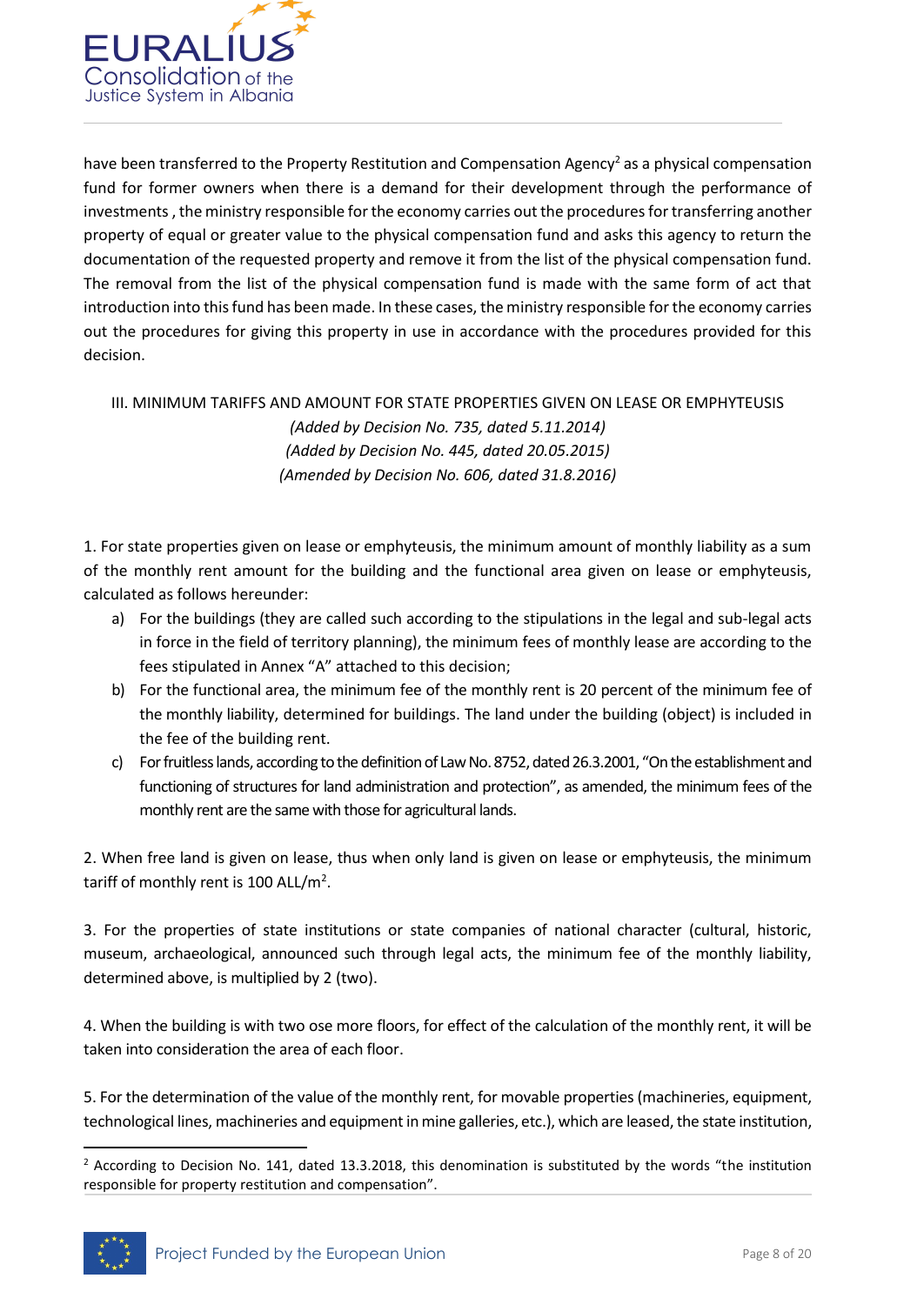

the state enterprise or company that has the property under administration, determines the amount of the annual lease, which is 1/10 of the CMV (current minimum value), calculated as the difference of the accountable initial value minus amortization in years, based on Decision No. 401, dated 23.10.1989 of the Council of Ministers (part for investments), multiplied by the index of prices of the relevant month, published by INSTAT.

6. For voluminous facilities, such as: reservoirs, deposits and silos, leased for commercial purpose inside the border lines of the cities: Tirana, Berat, Durrës, Fier, Korçë, Lushnja, Pogradec, Saranda, Shkodra, Elbasan, Vlora, Gjirokastra, Kavaja, Kruja, Laç, Lezha, the minimum tariff of the lease is 400 ALL/m<sup>3</sup> per month, while outside the border lines of the above-mentioned cities and in all the other areas, the lease fee is 200 ALL/m<sup>3</sup> per month.

7. For sports terrains, determined as such by legal acts and where a sports activity shall take place, the minimum tariff of the monthly rent is 10 ALL/ $m<sup>2</sup>$  per month.

8. For properties under the administration of the Government Service Directorate, the minimum tariffs of the monthly lease shall be according to table "B", attached to this decision. The Government Service Directorate for the premises of the Palace of Congress, in special cases, applies fees other than those provided above, upon the approval of the Council of Ministers.

9. For tunnels and accommodations leased, the floor tariff of the monthly liability determined in Annex "A", attached to this decision, is divided by 5.

10. For functional or free areas (land) that are given on lease or emphyteusisfor the construction of the terminals of transport means, the minimum fee of the monthly rent is 20 (twenty) ALL/m<sup>2</sup>.

> IV. BUSINESS PROMOTION *(Amended by Decision No. 606, dated 31.8.2016) (Amended by Decision No. 141, dated 13.3.2018)*

1. For facilities given on lease or emphyteusis, with areas of greater than 200  $m^2$ , the value of the monthly liability is recalculated with deduction, when the entity that has taken on lease or emphyteusis, certifies through the approved accounting expert, that in its annual financial accounts has made investments in the property taken on lease or emphyteusis for its improvement, and for the purchase and installation of lines, machineries and equipment in the values, as follows hereunder:

- investments over ALL 50 million, deduction is 10%;
- investments over ALL 80 million, deduction is 20%;
- investments over ALL 100 million, deduction is 30%;
- investments over ALL 150 million, deduction is 40%.

2. Deduction of the monthly liability from the realization of investments is valid until the end of the term of the lease or emphyteusis contract.

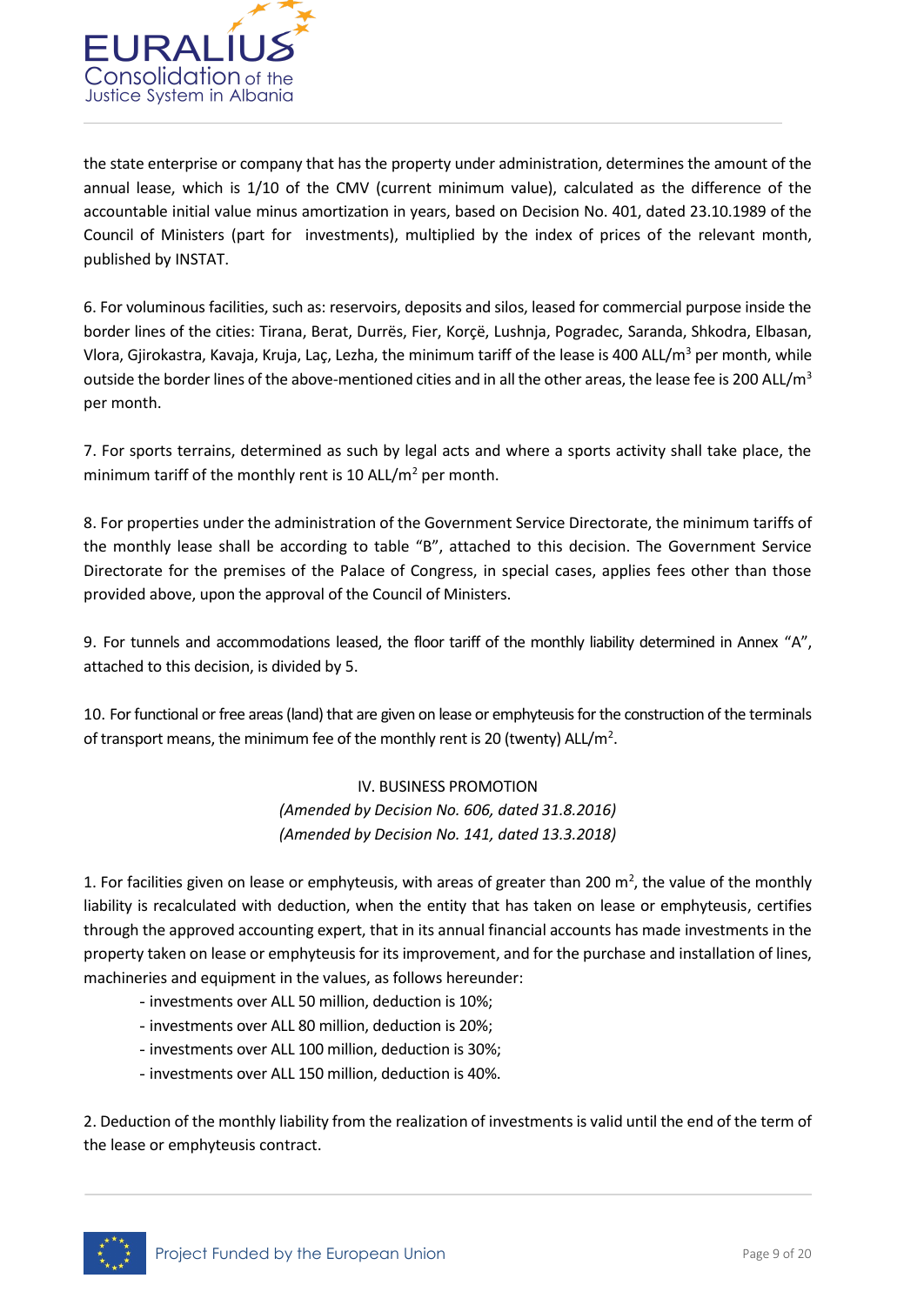

3. At the request of the tenant, for justified cases, the lessor may review the indicators and terms of the business plan during the performance of the contract and amend them in agreement between the parties, without amending the substantive/special conditions set out in competition, and when only one bidder was participating in the competition. In these cases, the agreement is accompanied by the relevant changes to the business plan and contract. The specifications for the cases and the procedures for amending these contracts are made by an instruction of the Minister responsible for the economy.

> V. CONTRACTS WITH THE SYMBOLIC FEE OF 1 EURO PER CONTRACT *(Amended by Decision No. 735, dated 5.11.2014) (Added by Decision No. 445, dated 20.05.2015) (Amended by Decision No. 606, dated 31.8.2016) (Amended by Decision No. 141, dated 13.3.2018)*

1. State properties, with an area greater than 500  $m^2$ , are given to third parties on a lease contract as well, with a symbolic fee of 1 (one) euro/contract, upon the decision, on a case-by-case basis of the Council of Ministers.

2. When, after the end of the competition procedures, it results a winning entity who proposes that in the state property that is leased, one of the following activities will be developed:

- a) production activities, with investment level of over ALL 300 000 000 (three hundred million);
- b) active processing of goods, which will provide no less than 50 job positions;
- c) agribusiness activities, such as: collection, processing and sale of agricultural or farming products, with investment levels over ALL 100 000 000 (one hundred million);
- ç) activities in the field of education, media with investment levels over ALL 200 000 000 (two hundred million).
- d) activities for construction, maintenance service, deconstruction of vessels with investment levels over ALL 500 000 000 (five hundred million).

The institution developing the procedure and exercising the right of the representative of the state owner for state property, proposes to the Council of Ministers to approve entering into the lease contract, not with the winning price, but with the symbolic price of 1 (one) eur/contract. The proposal is followed by the draft contract negotiated between the parties. In cases when the proposal comes from the local government bodies, the proposal at the Council of Ministers is made by the responsible ministry for the local government.

3. The ministry responsible for the economy proposes at the Council of Ministers the lease of state property without competition and with the symbolic price of 1 (one) euro/contract, when with through an "undemanded" offer there is a proposal for the development of special areas, by investing amounts over ALL 100 000 000 (one hundred million), with the purpose of establishing organized social centers affecting the solution of social problems or for the exercise of activities in the field of sports or culture or in the field of tourism or cultural heritage.

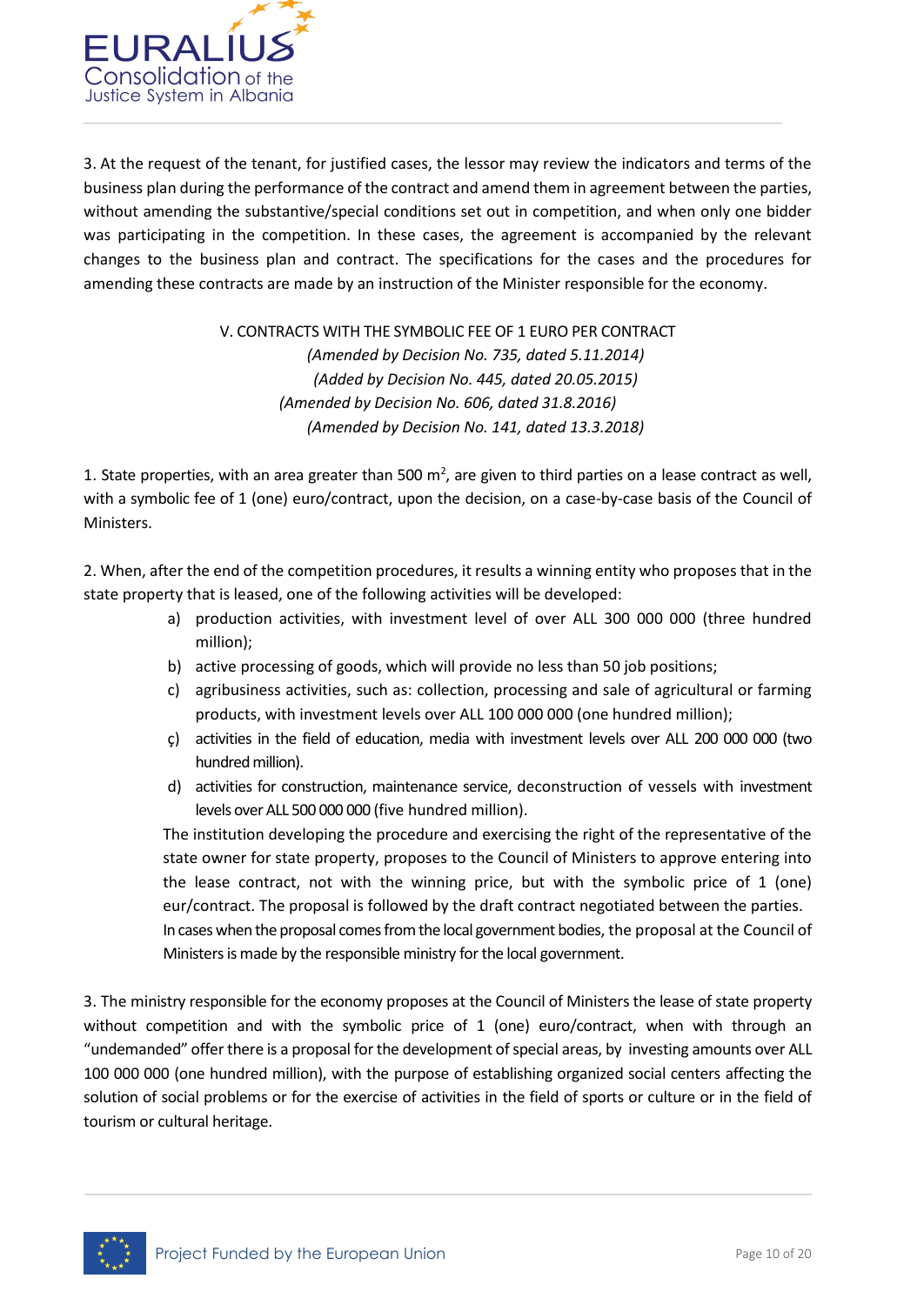

4. Before signing the lease contract, with a fee of 1 euro/contract, the tenant is obliged to make the payment of contract security, in the amount of 2 (two) percent of the investment value undertaken in the competition. The security is returned after the termination of the investment.

5. In the contract with the fee of 1 euro/contract, sanctions are set when the tenant does not realize its conditions. Based on the contract provisions, for each unopened workplace, as an annual average, the tenant entity is penalized by ALL 50 000 (fifty thousand). For the non-realization of the investment value anticipated in the contract, the tenant entity is penalized with 10 percent of the unrealized investment value. This sanction shall be set after the submission of annual financial statements certified by the approved accounting expert. If after 6 (six) months of investment it is not realized, the contract is dissolved unilaterally by the tenant institution, keeping the contract security.

6. Lease contracts entered after the issuance of this decision, where production activity with "Fason" regimen is realized, shift into contracts with symbolic fee of 1 (one) euro/contract, after the issuance of this decision, maintaining as contract security that of the lease contract. Specifications for the cases and procedures for the change of these contracts shall be made with the instruction of the minister responsible for the economy.

7. In cases when the tenant, during the development of the activity, meets the conditions expressed in point 2 of chapter V of this decision, after all the conditions provided in the basic contract have been metin the basic contract, then the leasing entity proposes to the Council of Ministers the transfer of the contract into a contract with a symbolic fee of 1 euro, keeping the lease contract as a a contract security. Specifications for the cases and procedures for the change of these contracts are made with the instruction of the minister responsible for the economy.

> VI. MONITORING OF CONTRACTS *(Added by Decision No. 735, dated 5.11.2014) (Amended by Decision No. 445, dated 20.05.2015) (Added by Decision No. 299, dated 20.4.2016) (Amended by Decision No. 606, dated 31.8.2016) (Amended by Decision No. 693, dated 5.10.2016)*

1. Monitoring of lease and emphyteusis contracts is governed by the body that has enetered into the lease and emphyteusis contract. Monitoring is made by monitoring units that are the state institutions, trade companies and former state enterprises that have under administration the objects given on lease or emphyteusis, and from branches of public companies at prefectures.

2. The monitoring unit of lease or emphyteusis performs the following duties:

a) after entering into the contract of lease or emphyteusis, it makes the handing over to the tenant or emphyteusis-receiver by minutes of the object described in the contract, according to the respective genplan. The minutes clearly describes the physical status of the property, the accounting value of the object that is given on lease or emphyteusis, according to the financial accounts at the end of the previous year and is accompanied by

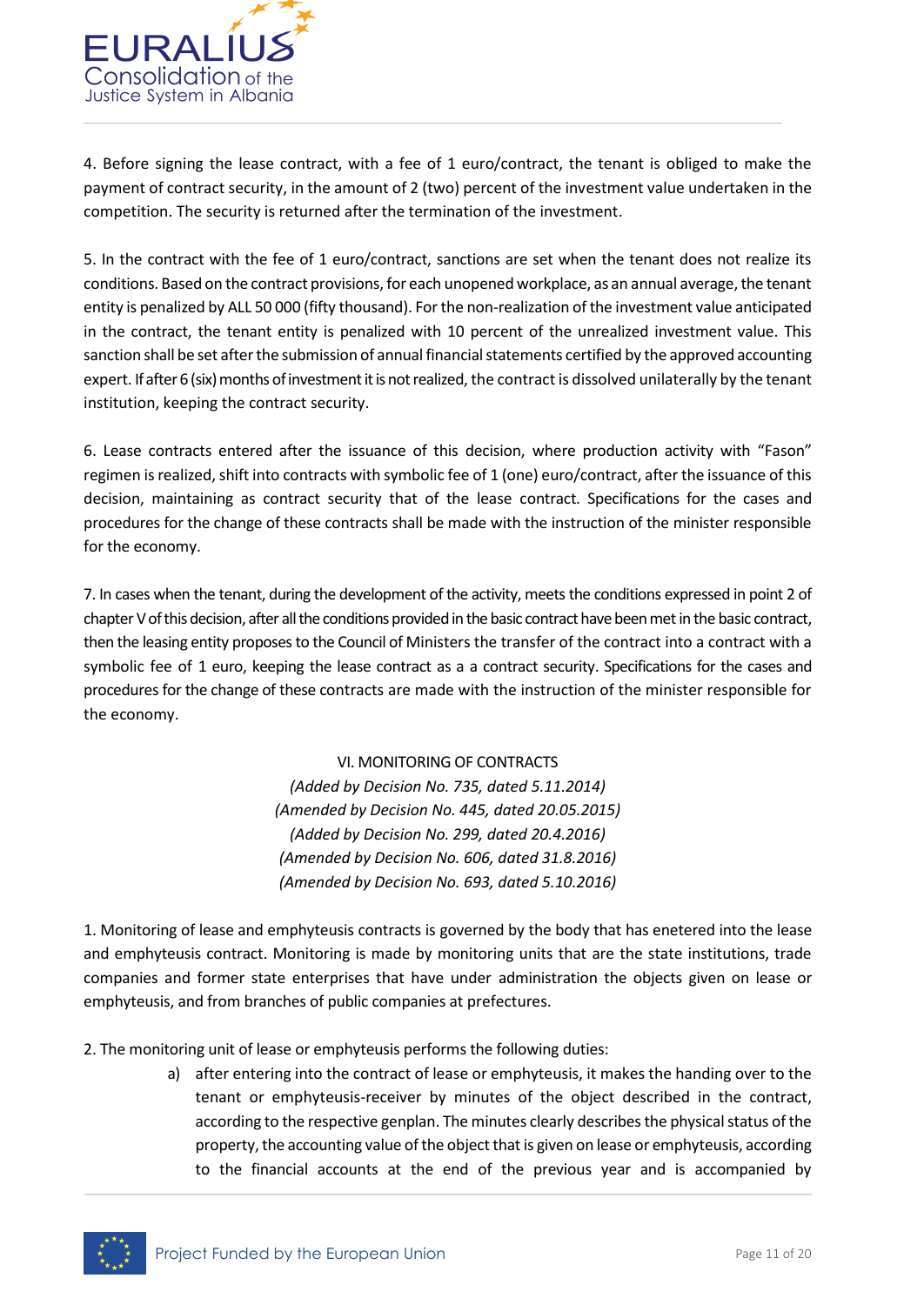

photographic images of the moment.

- b) when the term of the contract is over or when the contract is dissolved before the term, it takes over, by minutes, the object it has under administration.
- c) follows up continuously the compliance with the conditions of the lease and emphyteusis contracts and every 6 (six) months drafts acts with the leaseholder and emphyteusis entities.
- ç) delivers to the branch of public entities, at the prefecture, a copy of the contracts entered according to letters "a" and "b" of point 6 of chapter I, followed by a copy of the genplan of the object leased.
- d) for each contract entered, at the end of the first six months, within the date of 15 July, and at the end of the year, within the date of 20 January, the monitoring unit delivers to the branch of public entities, at the relevant prefecture, a detailed report for their progress, confirmed for the payments from the treasury branches of the respective district.
- dh) for each change in leases and emphyteusis or release from these rights, step by step, this unit immediately notifies about the changes the branch of public entities at the respective prefecture, which makes the changes in the register set up.
- e) for contracts entered according to letter "b" of point 6 of Chapter I of this decision, every three months delivers to the body that has entered the lease contract or emphyteusis, the relevant report for the realization of settlements for the liabilities of monthly rent and other indicators of the contract, followed by the settlement document in and any other valid documentation.

3. The branches of public entities at prefectures, for monitoring the lease and emphyteusis contracts, perform these duties:

- a) After having received the data from the monitoring units of lease and emphyteusis contracts, according to point 2 of this chapter, create the register for use of public property by third parties and the data for the income from the use of public property.
- b) Based on the data of the register, they make the summary as a prefecture, within the month of July, for the data of the first six months and within the month of January of the following year, for the annual summary and they deliver it to the ministry responsible for economy.
- c) The ministry responsible for economy makes the summary at country level and delivers a copy of it to the Ministry of Finance, within the month of August, the 6-month summary and, within the month of February, the annual summary.
- d) For lease contracts entered according to letter "a" of point 6 of chapter I of this decision, after having received the data from administrative units, they are entitled to intervene in cases when irregularities are observed in drafting the contract.

4. The entity, which has entered the lease contract, may appeal the fines/penalties provided in the contract or in this decision. The head of the institution, who has entered the contract within 30 days from the date of appeal receipt, has the right to decide:

- a) upholding of fines/penalties and rejection of the appeal;
- b) repeal/revocation of fines/penalties;
- c) change of the act, partially accepting the appeal on rejecting fines/penalties.

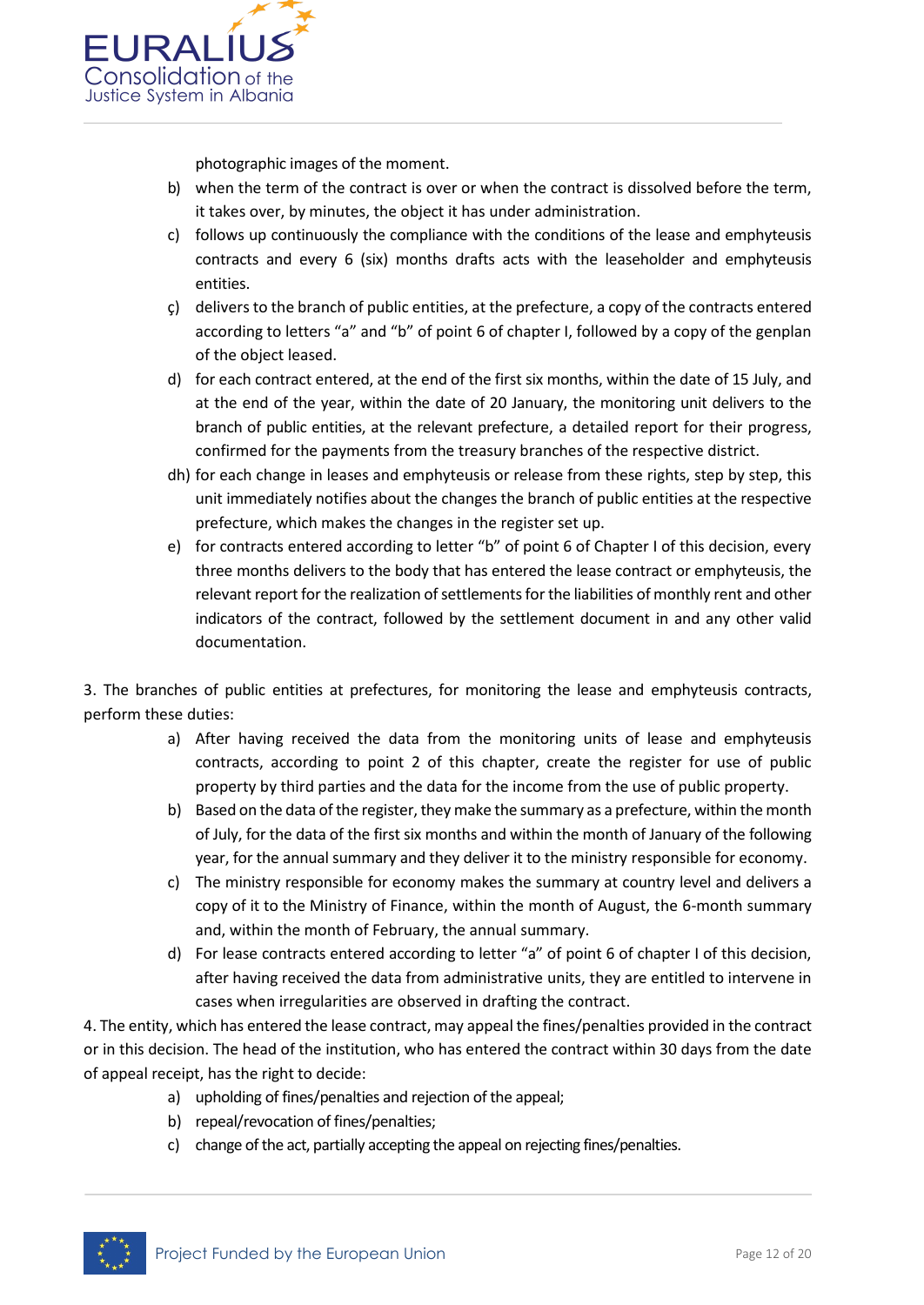

5. In cases when the contract is entered with natural persons and they have undertaken or have made investments at levels that, based on legislation, should exercise activities as legal persons, the body that has entered into the contract makes the relevant change in the contract.

6. In cases when the same "tenant" entity, which possesses two or more lease contracts for area over 500 m<sup>2</sup>, with the same object of activity and geographically at boundaries with one-another, requires the merger of contracts, the body that has entered the contract makes their merger into only one, maintaining the lease amount, the investment value, the number of employees and all the obligations of the contracts that are merged. As the date of the new merged contract completion shall be taken the date of the first contract. In cases when the tenant entities, that possess lease contracts with an area over 5000  $m^2$ , require the division of the contract into smaller contracts, due to the addition of activity or for a better management of investments and their addition to the property leased, substantiated with their relevant business plans, the body that has entered the contract makes its division into two parts, but not in an area smaller than 1000  $m^2$ . Genplans, following each contract, are prepared according to the determinations in letter " $\zeta$ ", of point 1, of Chapter II, of this decision.

7. In cases when the lease contracts, entered before the entry into force of Law No. 7850, dated 29.7.1994, "Civil Code of the Republic of Albania", the state lessor party had been represented in the contract by several institutions, the institution that shall represent the lessor and shall be responsible for monitoring and/or change of the contract shall be the state institution that has benefitted the lease throughout the duration of the contract or, if there was more than one state institution, which benefitted the lease, the institution which currently benefits the lease.

8. In cases when the lease contracts have been entered before the entry into force of Law No. 7638, dated 19.11.1992, "On trade companies", the tenant is entitled to transfer the lease contract of a legal person where the tenant is a shareholder or partner.

The institution responsible for monitoring the lease contracts, according to point 8 above, notifies the ministry responsible for economy about the transfer made, according to this paragraph, and for all the other casesrelated to monitoring, according to Chapter VI of this decision.

9. In cases when the lease or emphyteusis receiver for the non-settlement of the liabilities provided in the contract is required to dissolve the contract, in case of immediate settlement of these relevant liabilities and penalties set, upon the request of the administrative unit of state property taken on lease or emphyteusis, the minister responsible for economy is entitled to revoke the act of contract dissolution issued by him.

10. The responsible institution, a party in the lease or emphyteusis contract, upon the request of the other entity, party under this contract, decides for the cessation of obligations related to the payment of the lease amount, for the cessation of penalties determined in the contract, for the extension of contractual terms or for the restructuring of the whole contract, for the period when the violation of the 1-month term is noted for handing over the state property that is leased, for the period when the parties had been in administrative or judicial conflicts, related to the validity of the lease or emphyteusis contract or when, the real impossibility of the tenant is noted regarding the possession, smooth enjoyment of state property taken on lease or emphyteusis. This provision is applied to all lease or emphyteusis contracts in force.

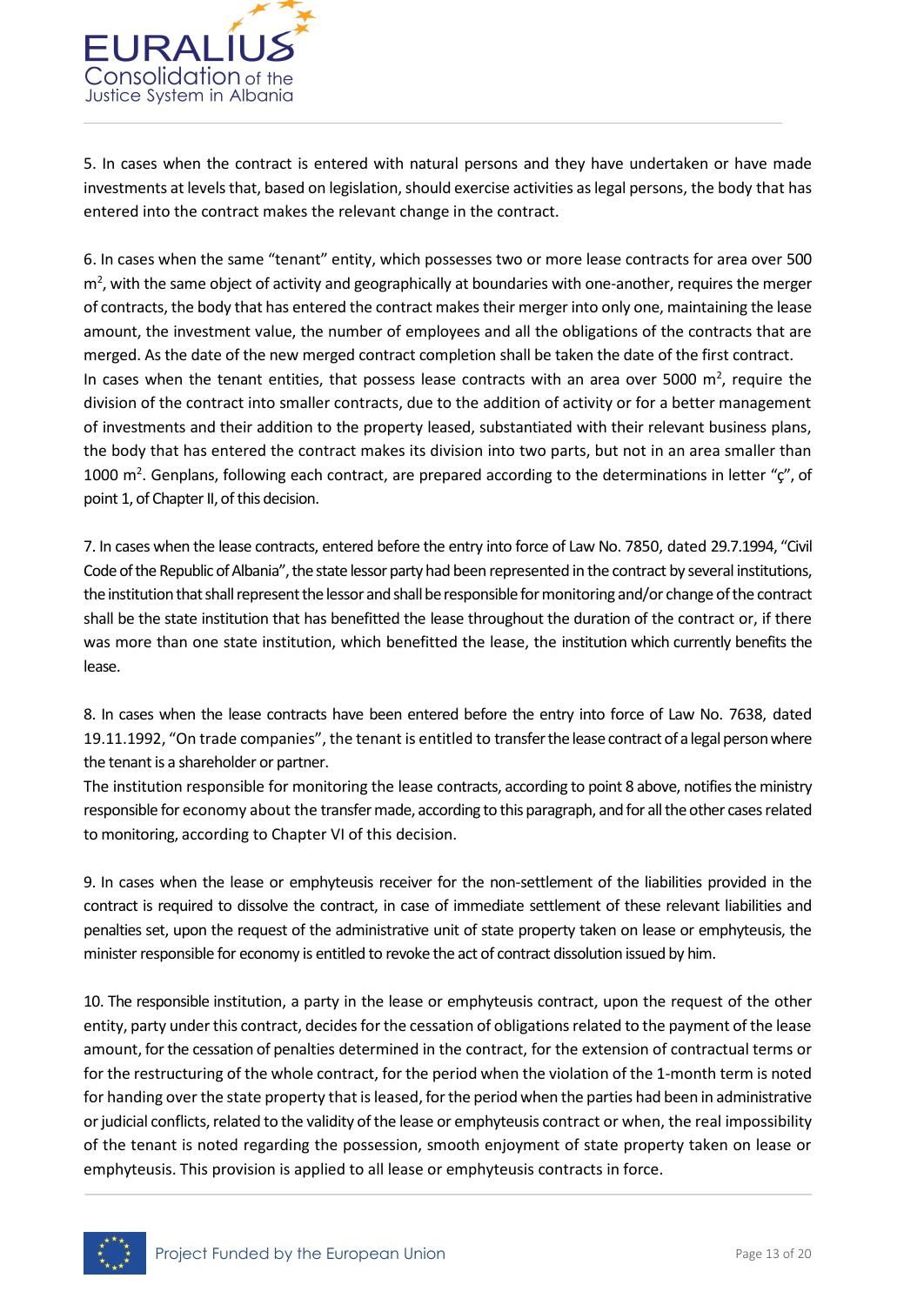

### VII. DISTRIBUTION OF REVENUES *(Added by Decision No. 735, dated 5.11.2014)*

1. The revenues, which are created by the contract of leases entered for properties with an area up to 200  $m<sup>2</sup>$ , are divided as follows hereunder:

- 30 percent, state budget;

- 70 percent, the state enterprise or company that has in administration the object leased.

2. The revenues, that are created by the lease contracts entered in state enterprises and companies, where the local power is in the quality of the representative of the state property's body, are divided as follows hereunder:

- 50 percent, the local government body which exercises the right of the representative of the state property's body;
- 50 percent, the state enterprise or company that has in administration the object leased.

3. The revenues, which are created by the contract of leases entered at state enterprises and entities with 100 percent state capital, where the ministry responsible for economy exercises the right of the representative of the state property's owner, are divided as follows hereunder:

- 30 percent, the ministry responsible for economy which exercises the right of the representative of the state property's owner, which are used for the coverage of expenses of entities with 100 percent state capital, resulting with financial difficulties;
- 70 percent, the state enterprise or company that has in administration the object leased.

4. The revenues, which are created by the lease or emphyteusis of objects with national (cultural, historic, museum, archaeological) character, are divided as follows hereunder:

- 10 percent, state budget;
- 90 percent, the state institution that has in administration the object leased.

5. The revenues, which are created by the lease of the properties of universities and higher education schools, pursuant to Law No. 9741, dated 21.5.2007 "On higher education in the Republic of Albania", as amended, are divided as follows hereunder:

- 10 percent, state budget;
- 90 percent, the institution.

6. The revenues that are created by the lease or the emphyteusis of properties in the administration of the Government Service Directorate and Port Authority, Durrës, the companies of students' treatment, to be used by them in order to cover own expenses.

7. The revenues, which are created by the lease or emphyteusis of properties in state institutions, are settled to the state budget.

8. State enterprises and entities, after settling in the budget, according to the above stipulations, the revenues created by the lease or emphyteusis of properties in their administration, use the remainder for

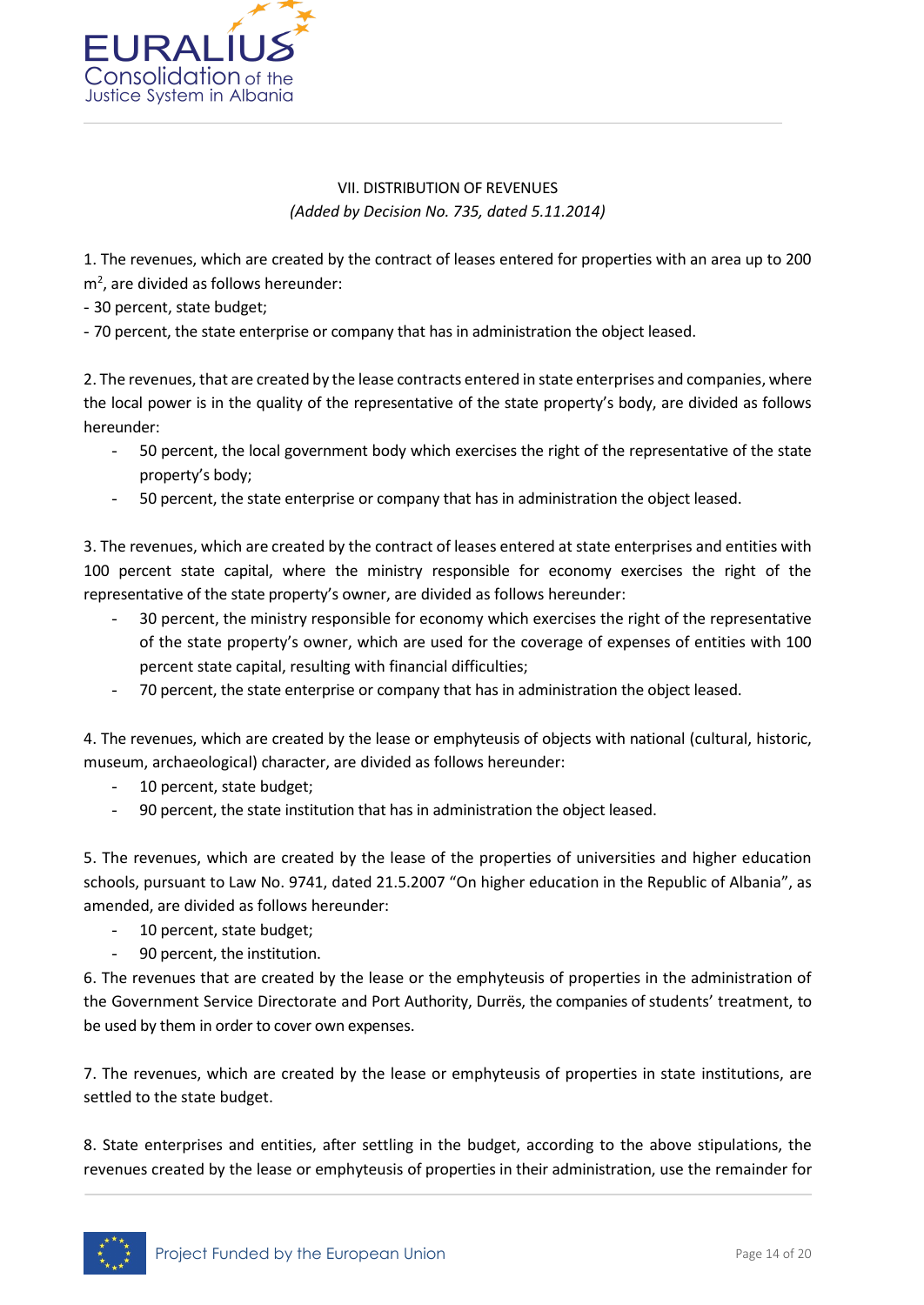

the following:

- in order to cover the expenses for salaries and social insurance;
- for investments, only upon the approval of the minister responsible for economy.

## VIII. VALIDITY OF CONTRACTS *(Amended by Decision No. 141, dated 13.3.2018)*

1. The contracts of lease or emphyteusis are valid until the end of their term. When the state institution, enterprise or entity, which has leased or given in emphyteusis premises of with areas of more than 500 m<sup>2</sup>, is sold before the termination of the contract's term, in the publication for their sale it is notified the existence of lease or emphyteusis contracts entered at this object, and the amount of the investment made by the entity that has taken on lease or emphyteusis. The purchaser is obliged to comply with the conditions of the contract up to the termination of its term.

2. In cases when the contract provides the dissolution of the lease or emphyteusis contract, when the state property goes through a privatization procedure, the lease contract is automatically dissolved on the date when the selling entity authorizes the sale of property.

3. For the land given for use to third parties based on a lease or emphyteusis contract, known and returned to the owner pursuant to Law No. 9235, dated 29.7.2004 "On property return and compensation", as amended, when the building in the ownership of the state owner is not used for public interest, the state is obliged to pay to the expropriated entity the land included in the lease or emphyteusis contract, for which it is recognized as the owner, according to the value determined in the contract entered.

The amount of the land lease which passes to the owner shall be the lease amount of the functional free land with the lease amount of the land under the building. The lease per  $m^2$  of the functional land shall be according to the tariff applied in the contract. The lease per  $m<sup>2</sup>$  of the land under the building, which is in the contract is included in the building's lease fee, shall be calculated 20 percent of the lease fee for the building determined in the contract.

The request is deposited at the body that has in administration the state property given on lease or emphyteusis, which makes the confirmation of the returned area according to the decision of the Property Restitution and Compensation Agency and the relevant area given on lease or emphyteusis, through their overlapping. Following this procedure, this body delivers the practice to the body that has entered the lease or emphyteusis contract, for entering the agreement with the owners for the provision of land lease.

This procedure does not apply when the property is part of the capital of state trade companies.

The amount of land lease is transferred to the owner, according to the above procedures, when the investment made by the entity, which has taken on lease or emphyteusis, is under 150 percent of the land value, at the request of his expropriated owner.

4. In the lease and emphyteusis contracts, entered for properties where the land area is above 500 m<sup>2</sup>, in cases when the lease or emphyteusis receiving company has made investments in conformity with the business plan and in the amount of over 150 percent of the land value, and when the company has complied with the contract conditions, contracting entities that have consumed over 5 years of the contract, have the right for direct privatization of the contract's object, according to the legislation in force.

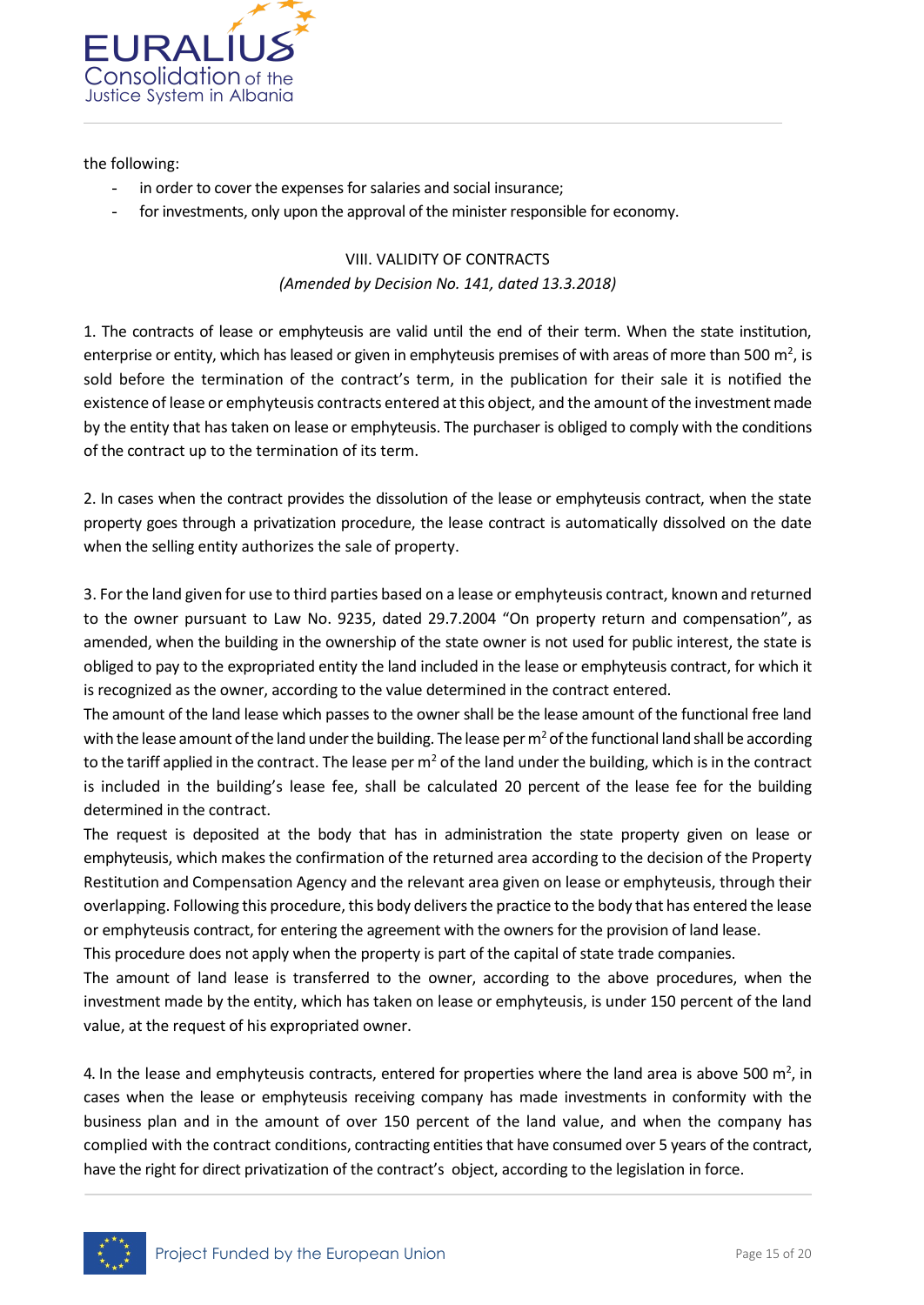

The head of the institution, who has entered into the lease or emphyteusis contract, orders the set-up of the group for the evaluation of the investments made, consisting of one licensed appraisal expert and one authorized accounting expert<sup>3</sup>, who draft the report for the evaluation of the investments made by the lease or emphyteuse receiving company for the period from the entry into contract until the balance sheet of the last exercise year approved. In cases when the object, before entering into the lease or emphtyteusis contract, is used on lease by the same entity, with the same purpose, but with contracts with smaller terms, the experts of investment evaluations, in drafting the relevant report include the investments made by this entity during that period.

Upon receipt of experts' report, the responsible directorate for monitoring the lease or emphyteusis contracts makes the comparison of the land value determined according to the price stipulated in compliance with the legal and sub-legal acts in force, with the value of investments made at the object, according to the report of experts and submits it to the minister. When the value of investments is over 150 percent of the land's value, the minister approves the commencement of procedures for direct privatization of the object.

In cases when for the property, object of the lease contract, the right of exercise of the state property's representative is exercised by the local power, then this body of the local power that has entered into the contract, conducts the process of evaluation of investments made by the entrepreneur is over 150 percent of the land's value, according to the above procedures, and, then, forwards it to the relevant ministry for economy with the proposal for direct privatization of that property.

Payment of experts, drafting the evaluation report of the investments made by the tenant shall be 100 000 (one hundred thousand) ALL for each expert and, for each case, it is ordered the head of the ordering institution of the mission for the evaluation of investments.

5. In cases when the conditions have been met for direct privatization, as per above, and the objects given on lease or emphyteusis are part of the capital of state entities, before the start of privatization procedures, is made their deduction by the capital of state entity.

#### IX. GENERAL PROVISIONS *(Amended by Decision No. 141, dated 13.3.2018)*

1. Decision No. 529, dated 8.6.2011 of the Council of Ministers "On the determination of criteria, procedure and method of leasing, emphyteusis or other contracts of state property", and acts in its implementation, are repealed.

2. The Ministry of Economic Development, Trade and Entrepreneurship<sup>4</sup>, line ministries and central institutions and local government bodies shall be responsible for the implementation of this decision.

3. The Ministry of Economic Development, Trade and Entrepreneurship to be in charge for the issuance of the instruction for the implementation of this decision.

<sup>4</sup> According to Decision No. 141, dated 13.3.2018, the denomination "Ministry of Economic Development, Trade and Entrepreneurship" is substituted by the words "… ministry responsible for economy …".



**.** 

<sup>&</sup>lt;sup>3</sup> According to Decision No. 141, dated 13.3.2018, throughout this decision, the denomination "authorized accounting expert" is replaced by the "authorized accounting expert".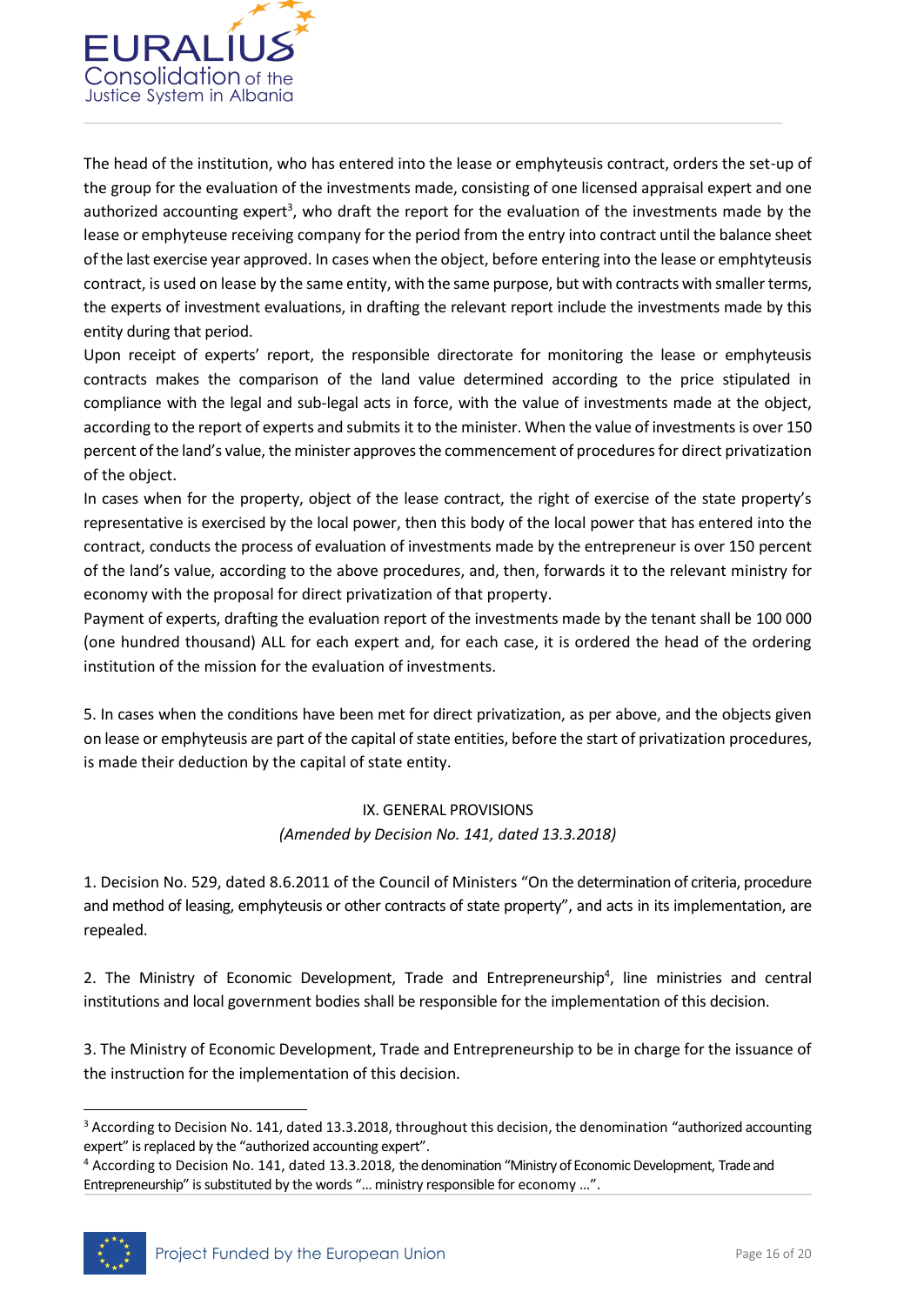

This decision shall enter into force after its publication in the Official Journal.

PRIME MINISTER **Edi Rama**

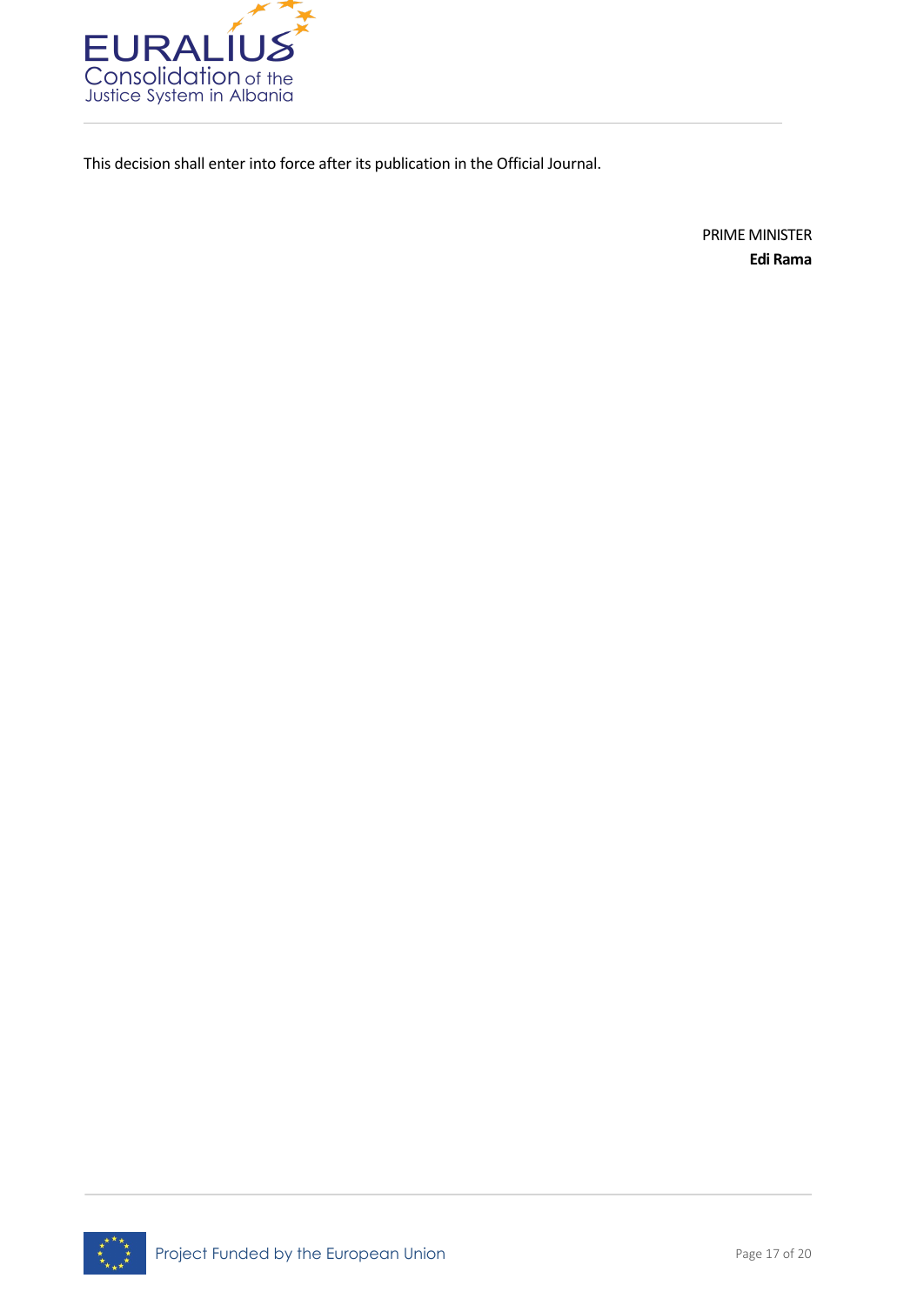

### TABLE A MINIMUM FEES OF MONTHLY RENT FOR BUILDINGS ACCORDING TO DISTRICTS *(Amended by Decision No. 992, dated 9.12.2015)*

| NO.              | <b>DISTRICT</b> | <b>TERRITORIAL SPECIFICATION</b> | <b>MINIMUM TARIFF</b> |
|------------------|-----------------|----------------------------------|-----------------------|
| 1.               | <b>Tirana</b>   | In the city of Tirana.           | 300                   |
|                  |                 | Outside the city of Tirana.      | 150                   |
| $\overline{2}$ . | <b>Berat</b>    | In the city of Berat.            | 100                   |
|                  |                 | Outside the city of Berat        | 50                    |
| 3.               | Dibër           | In the city of Peshkopi          | 75                    |
|                  |                 | Outside the city of Peshkopi     | 50                    |
| 4.               | <b>Durrës</b>   | In the city of Durrës            | 200                   |
|                  |                 | Outside the city of Durrës       | 150                   |
| 5.               | <b>Elbasan</b>  | In the city of Elbasan           | 150                   |
|                  |                 | Outside the city of Elbasan      | 75                    |
| 6.               | <b>Fier</b>     | In the city of Fier              | 150                   |
|                  |                 | Outside the city of Fier         | <b>100</b>            |
| 7.               | Gjirokastra     | In the city of Gjirokastra       | 75                    |
|                  |                 | Outside the city of Gjirokastra  | 50                    |
| 8.               | Korça           | In the city of Korca             | 150                   |
|                  |                 | Outside the city of Korca        | 75                    |
| 9.               | <b>Kukës</b>    | In the city of Kukës             | 75                    |
|                  |                 | Outside the city of Kukës        | 50                    |
| 10.              | Lezha           | In the city of Lezha             | <b>150</b>            |
|                  |                 | Outside the city of Lezha        | 100                   |
| 11.              | <b>Shkodra</b>  | In the city of Shkodra           | 150                   |
|                  |                 | Outside the city of Shkodra      | 100                   |
| 12.              | <b>Vlora</b>    | In the city of Vlora             | 200                   |
|                  |                 | Outside the city of Vlora        | 100                   |

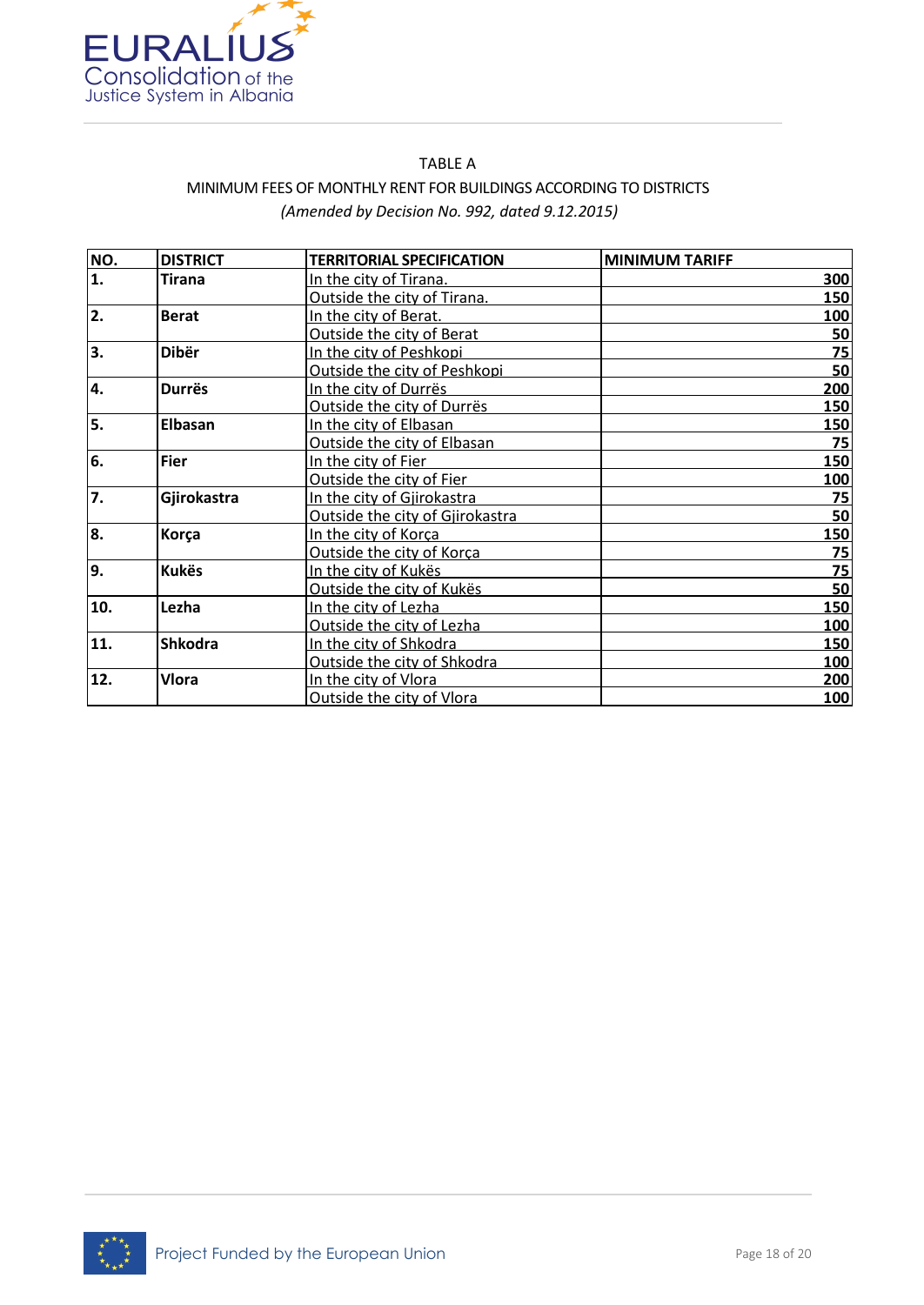

## TABLE B TABLE OF MONTHLY RENTAL FEES FOR THE PROPERTIES UNDER THE ADMINISTRATION OF THE GOVERNMENT SERVICE DIRECTORATE *(Amended by Decision No. 606, dated 31.8.2016) (Amended by Decision No. 693, dated 5.10.2016)*

The minimum monthly fees for villas and objects shall be:

| No.             | <b>Villas and objects</b> | <b>Measurement</b><br>unit | Including<br>equipment/ equipment<br>furniture | No.<br>/furniture | <b>Basement</b> | Garden | Garage |
|-----------------|---------------------------|----------------------------|------------------------------------------------|-------------------|-----------------|--------|--------|
| $\mathbf{1}$    | Super category            | ALL/ $m2$                  | 1.800                                          | 1.500             | 300             | 150    |        |
| $\overline{2}$  | Extra category            | ALL $/m2$                  | 700                                            | 500               | 150             | 150    |        |
| 3               | Category I                | ALL $/m2$                  | 600                                            | 400               | 150             | 150    |        |
| $\overline{4}$  | Category II               | ALL $/m2$                  | 500                                            | 300               | 150             | 150    |        |
| 5               | Category III              | ALL $/m2$                  | 400                                            | 200               | 150             | 150    |        |
| $6\phantom{1}6$ | <b>Category IV</b>        | ALL $/m2$                  | 200                                            | 150               |                 |        | 200    |

The minimum rent fees for the premises of the Palace of Congress shall be:

#### **Table B**

The minimum rental fees for the premises of the Palace of Congress shall be:

| No.            | Denomination                                          | <b>Measurement</b><br>unit | <b>Fees without VAT</b> |
|----------------|-------------------------------------------------------|----------------------------|-------------------------|
|                | <b>Office Rentals</b>                                 |                            |                         |
| Α              | Including equipment/furniture                         | ALL/m <sup>2</sup> /month  | 2,000                   |
| B              | No equipment/furniture                                | ALL/m <sup>2</sup> /month  | 1,500                   |
| $\mathbf{I}$   | Room/Hall Rentals for 8 hours (1 days)                |                            |                         |
| А              | Hall of Concerts for 1 day of activity                | ALL                        | 450,000                 |
| A/1            | Hall of Concerts for one day of assemblage or         | ALL                        | 112,500                 |
|                | disassemblage                                         |                            |                         |
| B              | Hall A, floor 0 (underground) area 447 m <sup>2</sup> | ALL                        | 80,000                  |
| $\mathsf{C}$   | Hall B, floor 0 (underground) area 243 m <sup>2</sup> | ALL                        | 40,000                  |
| D              | Conference Room A, floor 2                            | ALL                        | 80,000                  |
| E              | Conference Room B, floor 2                            | ALL                        | 60,000                  |
| F              | Small (Oval) Room A, floor 1                          | ALL                        | 45,000                  |
| G              | Small (Oval) Room B, floor 1                          | ALL                        | 45,000                  |
| $G/1$ *        | Monthly fee for small (Oval) Rooms A, B, floor 1      |                            |                         |
| H              | Press Conference at minimum 1 hour                    | ALL/hour                   | 13,500                  |
| $\mathbf{III}$ | Hall Rentals for 8 hours (1 day)                      |                            |                         |
| A              | Hall quote 0                                          | ALL/m <sup>2</sup> /day    | 100                     |
| B              | Hall quote 1                                          | ALL/m <sup>2</sup> /day    | 300                     |
| $\mathsf{C}$   | Hall quote 2                                          | ALL/m <sup>2</sup> /day    | 250                     |
| D              | Hall quote 3                                          | ALL/m <sup>2</sup> /day    | 250                     |